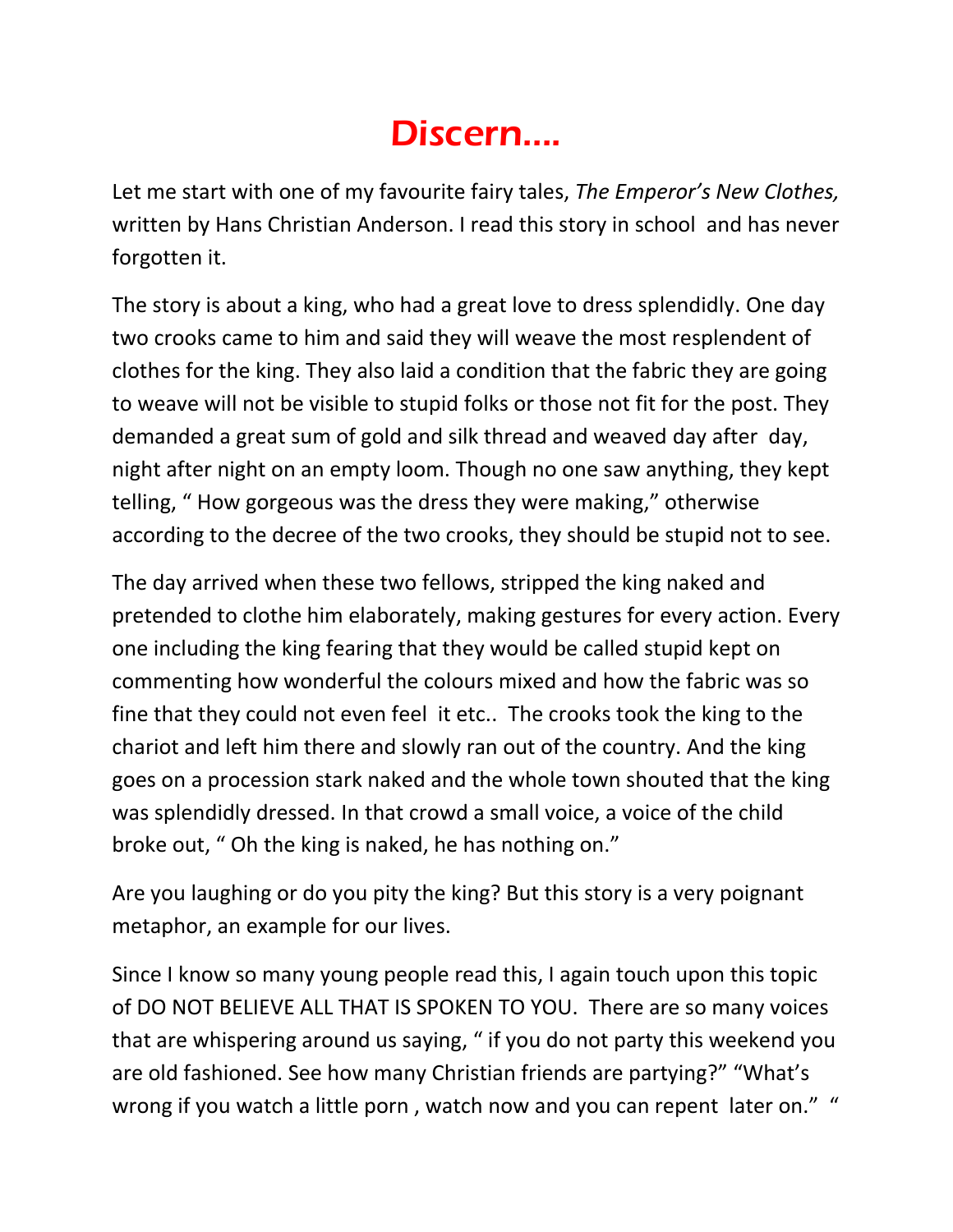Why care about being chaste, have physical intimacy with your boy friend or girl friend, you can marry later on?" "One drag of dope will do you no harm, it's ok you can quit when you want to."

These are the words that are swirling around young , middle aged and old people constantly these days. Just like the two crooks satan seduces us saying if you don't flow along the popular opinion you are either stupid or not fit to live in the now.

But if we go by this voice of the world and run along, then satan leaves us exposed as a spectacle and a laughing stock before this whole world.

The greatest danger faced by every Christian today is deception, the lies which smother them, which blind the eyes of common sense. I write this with pain in my heart knowing well that so many promising born again men and women are peering into sleazy porn sites day after day. It is not okay my friend. It is not okay to watch all the filth and the dirt. God would not make an allowance for you alone, because you did some ministry or you led worship where people where mightily touched. Do not deceive yourself. God is not mocked.

The lies of satan make you totally exposed and vulnerable. A sin is a sin is a sin. There is no euphemistic word for sin. Though you may term it a weakness or a stumbling stone, nevertheless sin is sin. And this sin had to be dealt with on the body of none other than Jesus Christ Himself. (Romans 8 :1-2)

To know whether you are under the cloud of deception, read the Word of God. Do not switch message after message in the internet or tv channel, but take your Bible and read. When you convince yourself fantasising is ok, since I don't harm anyone, you wouldn't be too sure when you come to Mathew 5,28, *But I say to you that everyone who looks at a woman*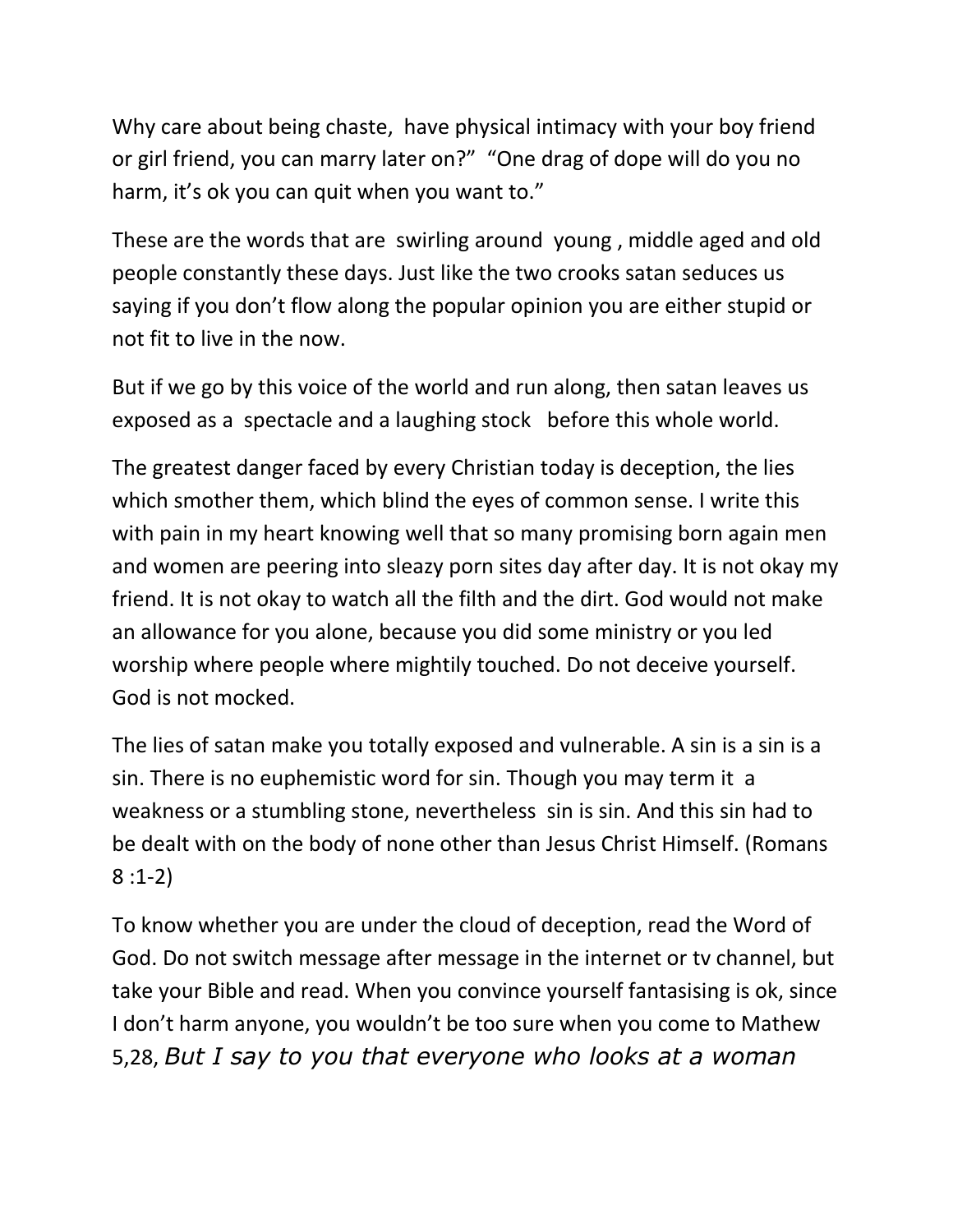## *with lust has already committed adultery with her in his heart.*

Very recently a most shocking murder was committed by a Christian leader who later publicly confessed that he committed the murder with his own hands. You know what led to this point. He listened to another Christian friend who 'adviced' him to do away with the man, and thus the problem. It was satan speaking through the friend. The leader knew murder is sin, but listening to the voice of deception, he was blinded to the reality, that is God's word. After the deed was done he alone stood exposed, shamed ,arrested and maligned.

The word of God is a double edged sword. It cuts you first before piercing into the heart of the other. Hebrews 4,12. Salvation is only through faith, by believing that Jesus died in my place. Sanctification is a life long process, which is only by the word of God.

How can young people keep their way pure? By guarding it according to your word.

I treasure your word in my heart, so that I may not sin against you. Psalm 119: 9,11

Sanctify them in the truth; your word is truth. John 17,17.

My dear friends, put on the armour of light, put on the armour of God

Therefore take up the whole armor of God, so that you may be able to withstand on that evil day, and having done everything, to stand firm.  $14$ Stand therefore, and fasten the belt of truth around your waist, and put on the breastplate of righteousness.<sup>15</sup>As shoes for your feet put on whatever will make you ready to proclaim the gospel of peace.  $^{16}$  With all of these, take the shield of faith, with which you will be able to quench all the